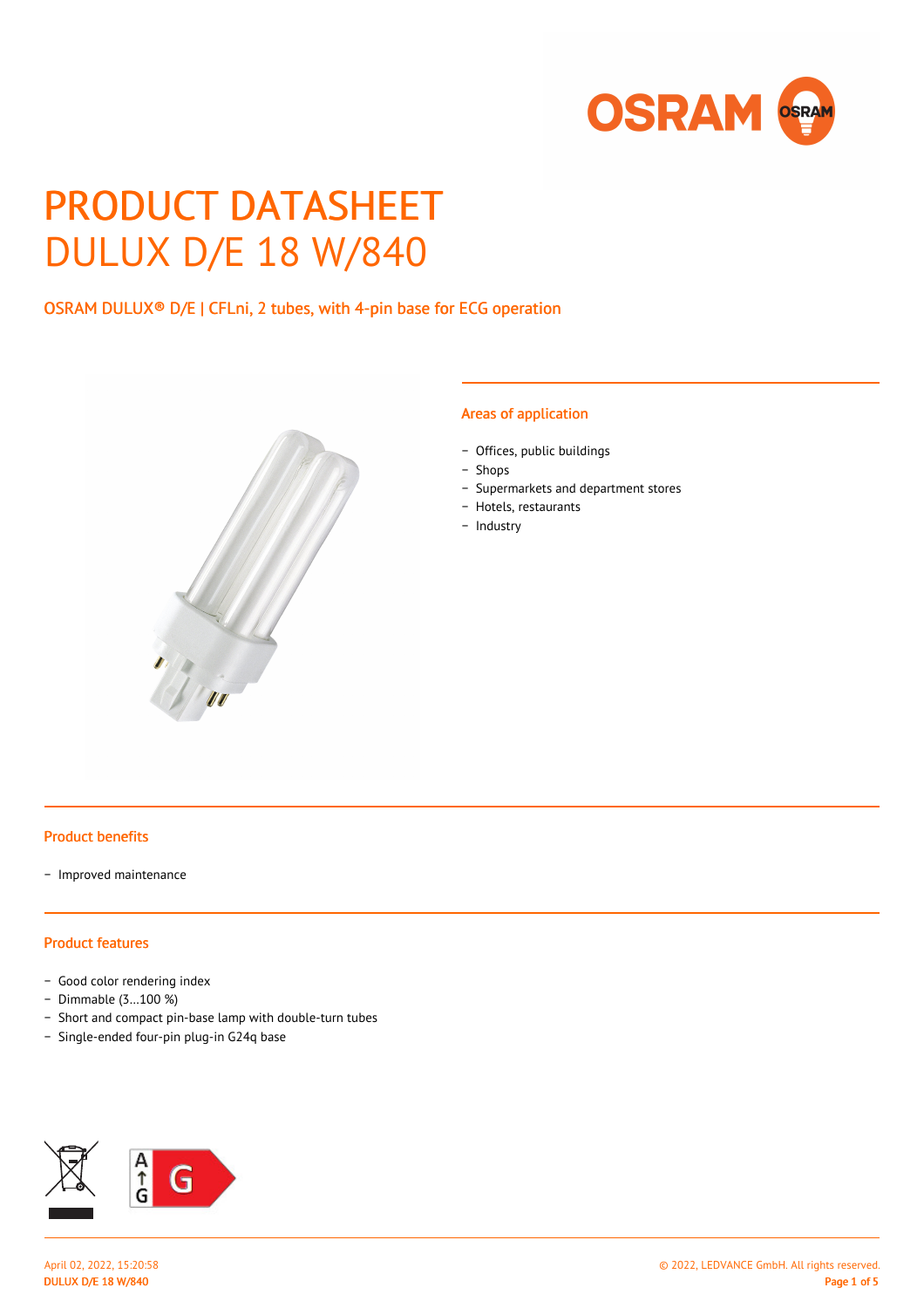## TECHNICAL DATA

## Electrical data

| Nominal wattage      | 18 W    |
|----------------------|---------|
| Construction wattage | 18.70 W |
| Nominal voltage      | 100 V   |
| Nominal current      | 0.22A   |

## Photometrical data

| Luminous flux             | 1200 lm                   |
|---------------------------|---------------------------|
| Luminous efficacy         | 64 lm/W                   |
| Light color (designation) | <b>LUMILUX Cool White</b> |
| Color temperature         | 4000 K                    |
| Color rendering index Ra  | $\geq 80$                 |
| Light color               | 840                       |
| Rated LLMF at 2,000 h     | 0.90                      |
| Rated LLMF at 4,000 h     | 0.84                      |
| Rated LLMF at 6,000 h     | 0.83                      |
| Rated LLMF at 8,000 h     | 0.81                      |
| Rated LLMF at 12,000 h    | 0.79                      |
| Rated LLMF at 16,000 h    | 0.78                      |
| Rated LLMF at 20,000 h    | 0.77                      |



Dimensions & Weight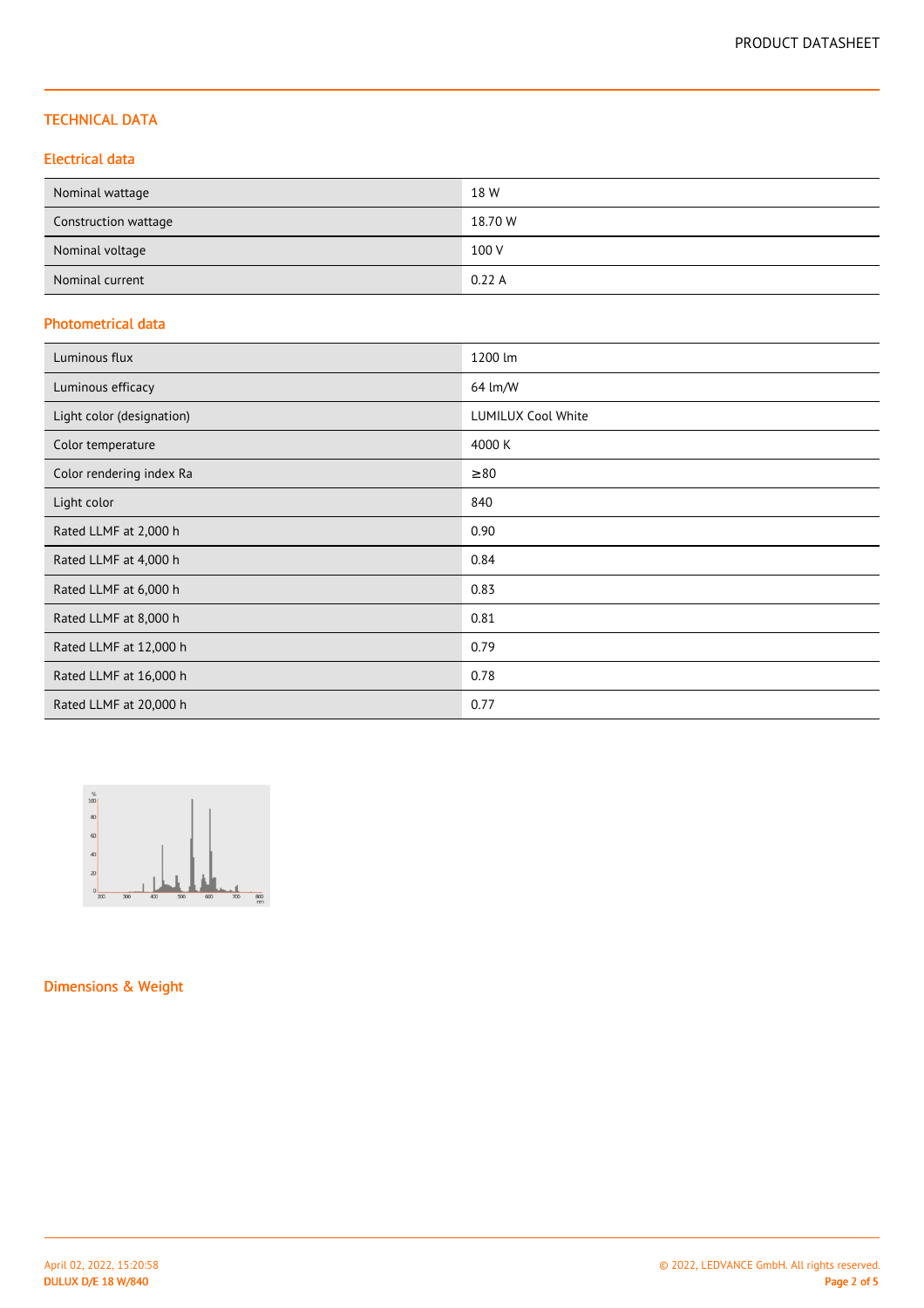

| Overall length                              | 146.00 mm       |
|---------------------------------------------|-----------------|
| Length with base excl. base pins/connection | 130,00 mm       |
| <b>Diameter</b>                             | $12 \text{ mm}$ |
| Tube diameter                               | $12 \text{ mm}$ |
| Product weight                              | 37.5q           |
|                                             |                 |

## Temperatures & operating conditions

## Lifespan

| Nominal lamp life time                 | 20000 h |
|----------------------------------------|---------|
| Service life                           | 13000 h |
| Rated lamp survival factor at 2,000 h  | 0.99    |
| Rated lamp survival factor at 4,000    | 0.99    |
| Rated lamp survival factor at 6,000    | 0.99    |
| Rated lamp survival factor at 8,000 h  | 0.99    |
| Rated lamp survival factor at 12,000 h | 0.95    |
| Rated lamp survival factor at 16,000   | 0.81    |
| Rated lamp survival factor at 20,000 h | 0.50    |
| Lifespan B50                           | 20000 h |

# Additional product data

| Base (standard designation) | $G24q-2$          |
|-----------------------------|-------------------|
| Mercury content             | 1.6 <sub>mg</sub> |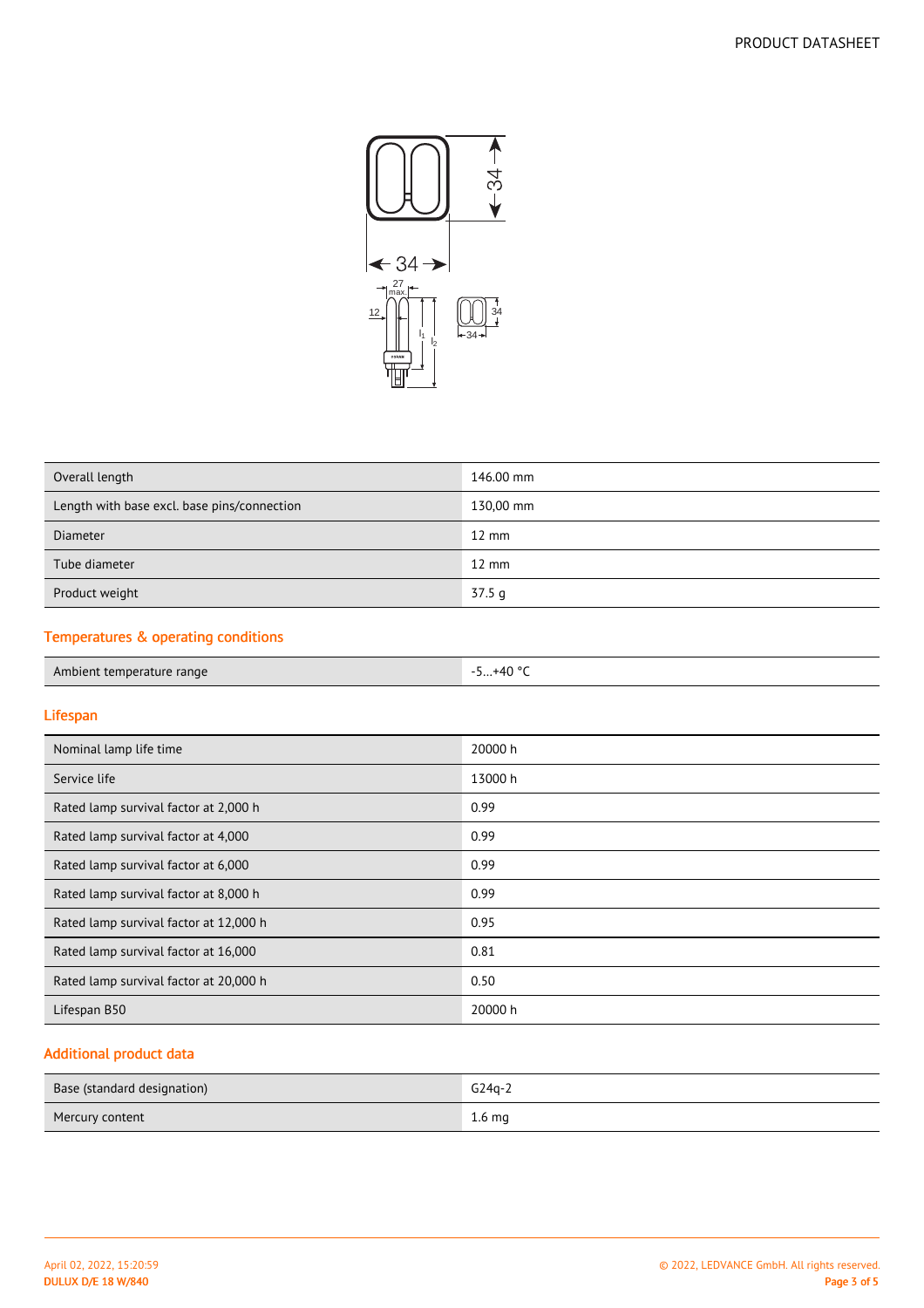## **Capabilities**

| Dimmable                            | Yes |
|-------------------------------------|-----|
| <b>Certificates &amp; Standards</b> |     |

| Energy efficiency class   |                 |
|---------------------------|-----------------|
| <b>Energy consumption</b> | 19.00 kWh/1000h |

## Country-specific categorizations

| <b>ILCOS</b>    | FSQH-18/840-/P/-G24q-2 |
|-----------------|------------------------|
| Order reference | DULUX D/E 18W/8        |

## Energy labellling regulation data acc EU 2019/2015

| Lighting technology used                            | <b>CFLNI</b>      |  |
|-----------------------------------------------------|-------------------|--|
| Non-directional or directional                      | <b>NDLS</b>       |  |
| Mains or non-mains                                  | <b>NMLS</b>       |  |
| Light source cap-type (or other electric interface) | $G24q-2$          |  |
| Connected light source (CLS)                        | No                |  |
| Color-tuneable light source                         | No                |  |
| Envelope                                            | No                |  |
| High luminance light source                         | No                |  |
| Anti-glare shield                                   | No                |  |
| Correlated colour temperature type                  | SINGLE_VALUE      |  |
| Claim of equivalent power                           | No                |  |
| Length                                              | 146.00 mm         |  |
| Height                                              | $12 \, \text{mm}$ |  |
| Width                                               | $12 \, \text{mm}$ |  |
| Chromaticity coordinate x                           | 0,380             |  |
| Chromaticity coordinate y                           | 0,380             |  |
| Beam angle                                          | SPHERE_360        |  |
| <b>EPREL ID</b>                                     | 546446            |  |
| Model number                                        | AC34221           |  |

## EQUIPMENT / ACCESSORIES

− Suitable for operation on electronic control gear

## Safety advice